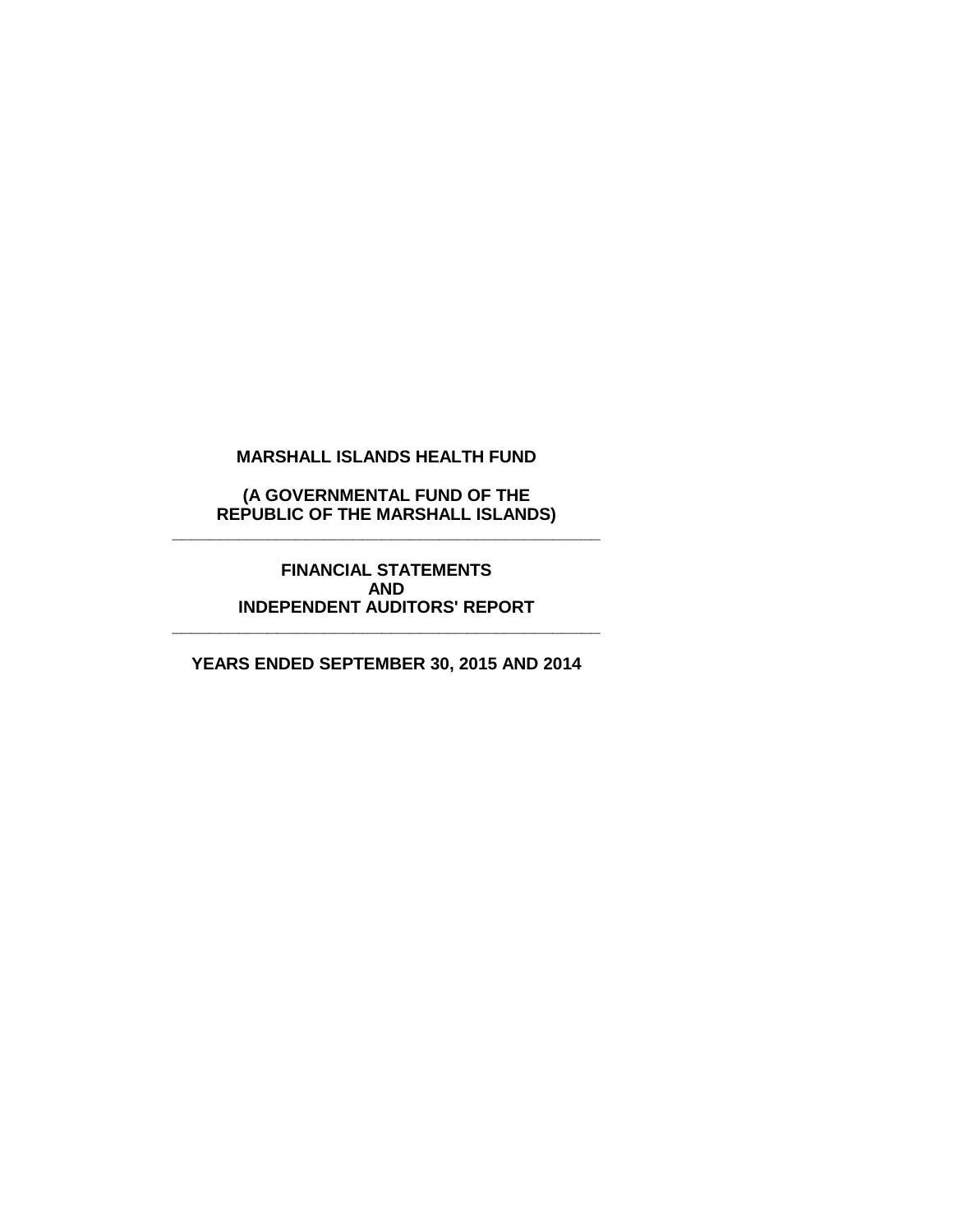Years Ended September 30, 2015 and 2014 Table of Contents

|     |                                                                                                                                                                                                                                    | Page No.    |
|-----|------------------------------------------------------------------------------------------------------------------------------------------------------------------------------------------------------------------------------------|-------------|
| I.  | <b>INDEPENDENT AUDITORS' REPORT</b>                                                                                                                                                                                                |             |
| II. | <b>FINANCIAL STATEMENTS:</b>                                                                                                                                                                                                       |             |
|     | <b>Balance Sheets</b><br>Statements of Revenues, Expenditures and Changes in Fund Balance<br><b>Notes to Financial Statements</b>                                                                                                  | 3<br>4<br>5 |
| Ш.  | INDEPENDENT AUDITORS' REPORT ON COMPLIANCE WITH<br>LAWS AND REGULATIONS                                                                                                                                                            |             |
|     | Independent Auditors' Report on Internal Control Over Financial<br>Reporting and on Compliance and Other Matters Based on an<br>Audit of Financial Statements Performed in Accordance with<br><b>Government Auditing Standards</b> | 11          |
|     | Schedule of Findings and Responses                                                                                                                                                                                                 | 13          |
|     |                                                                                                                                                                                                                                    |             |
|     | Unresolved Prior Year Findings                                                                                                                                                                                                     | 15          |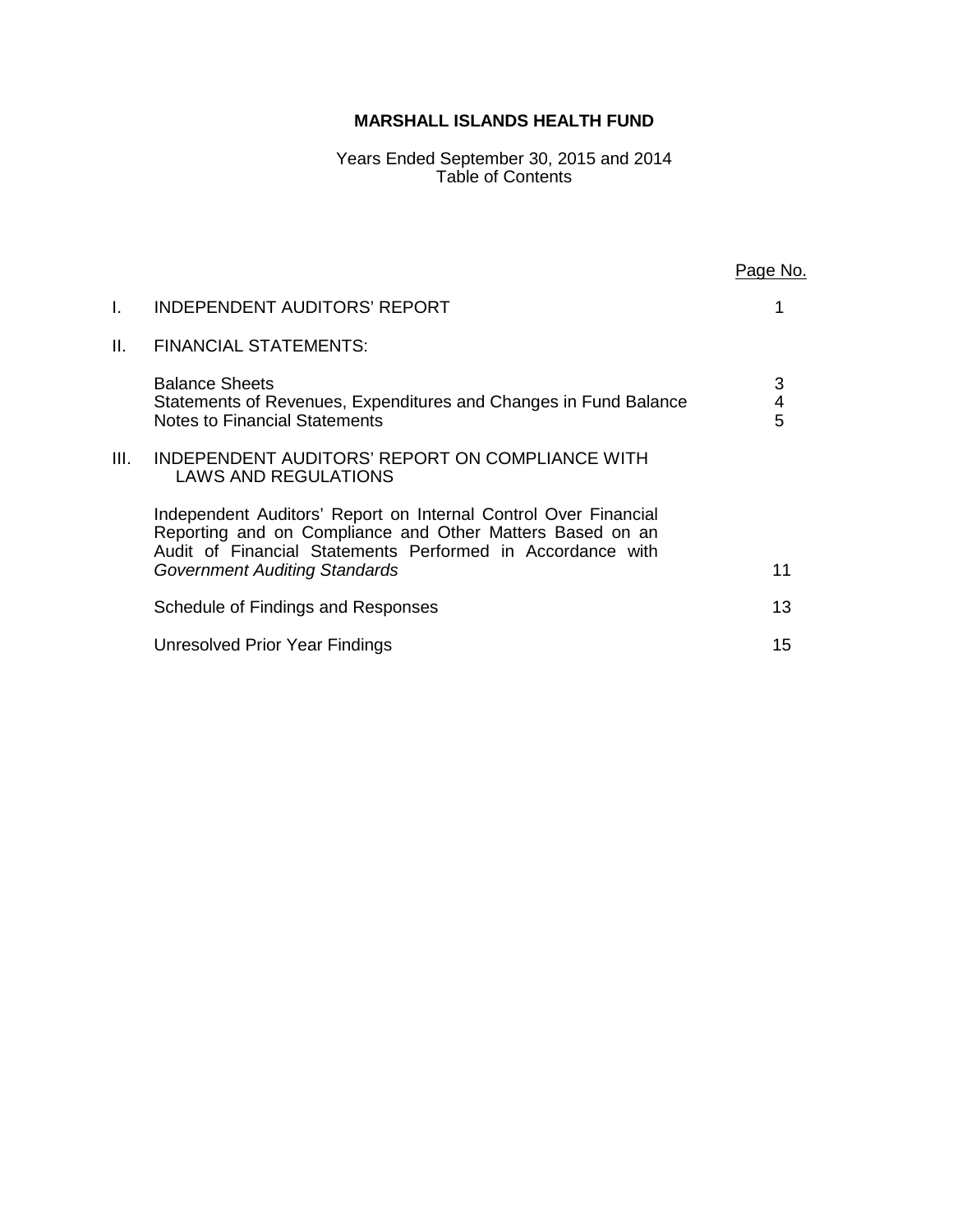

Deloitte & Touche LLP 361 South Marine Corps Drive Tamuning, GU 96913-3973 USA

Tel: (671)646-3884 Fax: (671)649-4932 www.deloitte.com

# **INDEPENDENT AUDITORS' REPORT**

Honorable Kalani Kaneko Minister of Health Republic of the Marshall Islands:

# **Report on the Financial Statements**

We have audited the accompanying financial statements of the Marshall Islands Health Fund, a governmental fund of the Republic of the Marshall Islands, which comprise the balance sheets as of September 30, 2015 and 2014, and the related statements of revenues, expenditures, and changes in fund balance for the years then ended, and the related notes to the financial statements.

#### *Management's Responsibility for the Financial Statements*

Management is responsible for the preparation and fair presentation of these financial statements in accordance with accounting principles generally accepted in the United States of America; this includes the design, implementation, and maintenance of internal control relevant to the preparation and fair presentation of financial statements that are free from material misstatement, whether due to fraud or error.

#### *Auditors' Responsibility*

Our responsibility is to express an opinion on these financial statements based on our audits. We conducted our audits in accordance with auditing standards generally accepted in the United States of America and the standards applicable to financial audits contained in *Government Auditing Standards*, issued by the Comptroller General of the United States. Those standards require that we plan and perform the audit to obtain reasonable assurance about whether the financial statements are free from material misstatement.

An audit involves performing procedures to obtain audit evidence about the amounts and disclosures in the financial statements. The procedures selected depend on the auditor's judgment, including the assessment of the risks of material misstatement of the financial statements, whether due to fraud or error. In making those risk assessments, the auditor considers internal control relevant to the entity's preparation and fair presentation of the financial statements in order to design audit procedures that are appropriate in the circumstances, but not for the purpose of expressing an opinion on the effectiveness of the entity's internal control. Accordingly, we express no such opinion. An audit also includes evaluating the appropriateness of accounting policies used and the reasonableness of significant accounting estimates made by management, as well as evaluating the overall presentation of the financial statements.

We believe that the audit evidence we have obtained is sufficient and appropriate to provide a basis for our audit opinion.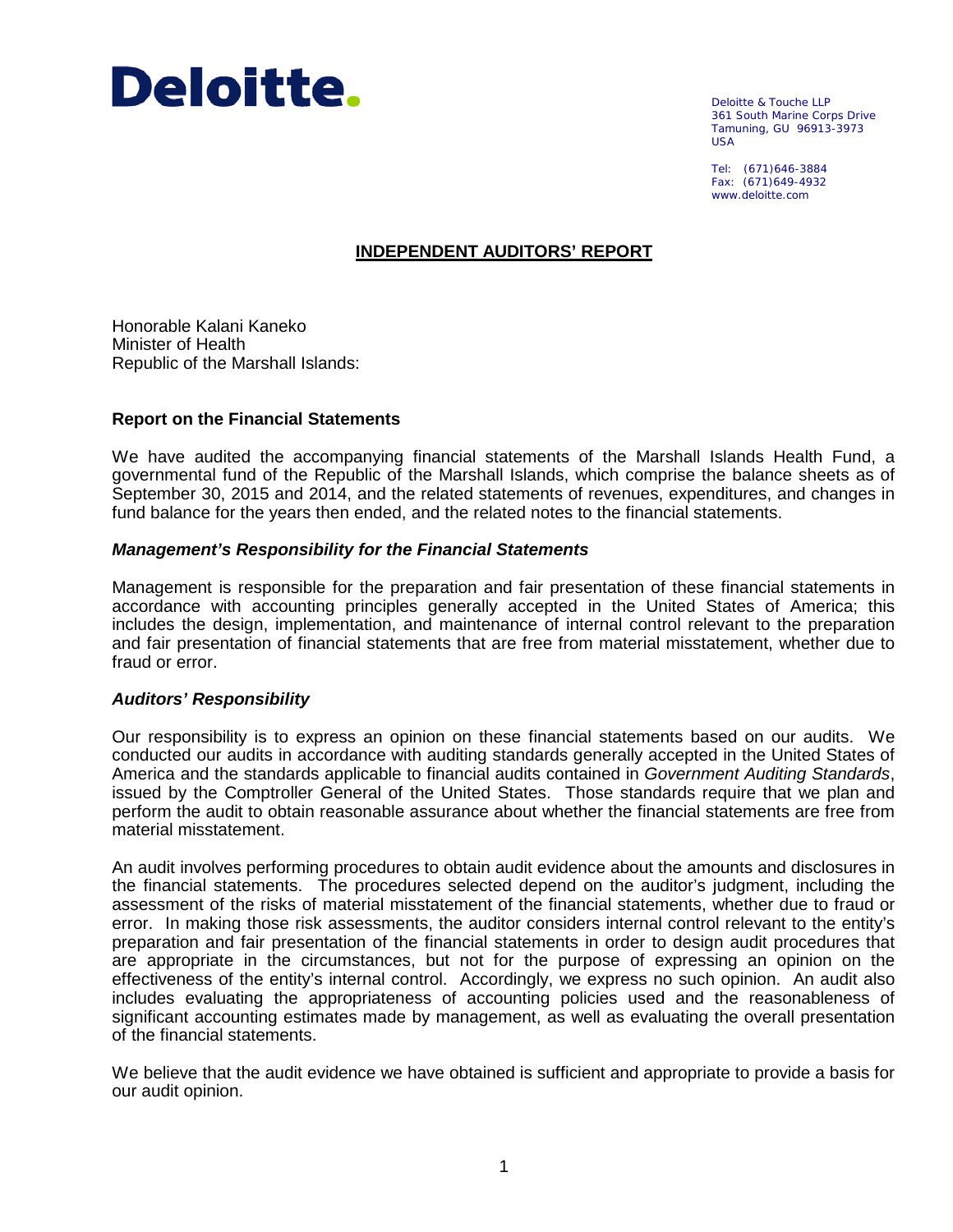# *Opinion*

In our opinion, the financial statements referred to above present fairly, in all material respects, the financial position of the Marshall Islands Health Fund as of September 30, 2015 and 2014, and the results of its operations for the years then ended in accordance with accounting principles generally accepted in the United States of America.

# *Emphasis of Matter - Reporting Entity*

As discussed in Note 1 to the financial statements, the financial statements referred to above present only the Marshall Islands Health Fund and are not intended to present fairly the financial position and results of operations of the Republic of the Marshall Islands in conformity with accounting principles generally accepted in the United States of America. Our opinion is not modified with respect to this matter.

# **Other Reporting Required by** *Government Auditing Standards*

In accordance with *Government Auditing Standards*, we have also issued our report dated July 18, 2016, on our consideration of the Marshall Islands Health Fund's internal control over financial reporting and on our tests of its compliance with certain provisions of laws, regulations, contracts, and grant agreements and other matters. The purpose of that report is to describe the scope of our testing of internal control over financial reporting and compliance and the results of that testing, and not to provide an opinion on internal control over financing reporting or on compliance. That report is an integral part of an audit performed in accordance with *Government Auditing Standards* in considering the Marshall Islands Health Fund's internal control over financial reporting and compliance.

leloite Nache LLF

July 18, 2016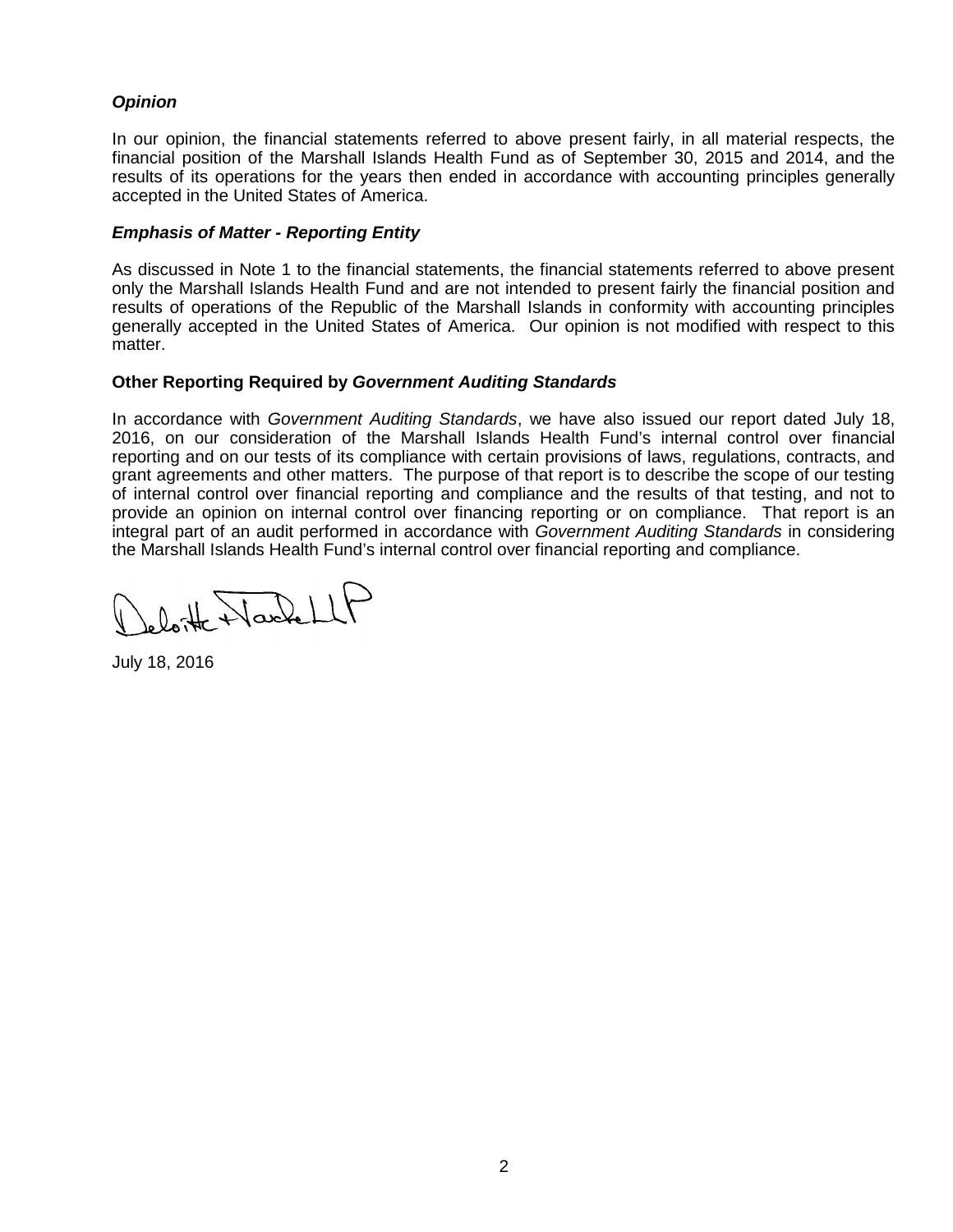# Balance Sheets September 30, 2015 and 2014

| <u>ASSETS</u>                                                                       | 2015                                  |                           | 2014                            |
|-------------------------------------------------------------------------------------|---------------------------------------|---------------------------|---------------------------------|
| Cash                                                                                | \$<br>399,785                         | \$                        | 140,809                         |
| Receivables:<br>Contributions<br>Affiliate<br>Employees                             | 1,621,837<br>2,678,776<br>28,168      |                           | 1,300,133<br>2,060,569<br>9,955 |
|                                                                                     | 4,328,781                             |                           | 3,370,657                       |
| Prepayments<br>Other assets                                                         | 37,606<br>350,000                     |                           | 22,659<br>15,106                |
|                                                                                     | \$<br>5,116,172                       | $\$\$                     | 3,549,231                       |
| LIABILITIES AND FUND BALANCE                                                        |                                       |                           |                                 |
| Liabilities:<br>Accounts payable<br>Medical claims payable<br>Payable to affiliates | \$<br>255,806<br>580,255<br>4,103,602 | $\boldsymbol{\mathsf{S}}$ | 100,571<br>811,453<br>1,737,367 |
| <b>Total liabilities</b>                                                            | 4,939,663                             |                           | 2,649,391                       |
| Contingency                                                                         |                                       |                           |                                 |
| Fund balance:<br>Non-spendable:<br>Prepaid amounts<br>Committed for:                | 37,606                                |                           | 22,659                          |
| <b>Health services</b>                                                              | 138,903                               |                           | 877,181                         |
|                                                                                     | 176,509                               |                           | 899,840                         |
| Total liabilities and fund balance                                                  | \$<br>5,116,172                       | \$                        | 3,549,231                       |

See accompanying notes to financial statements.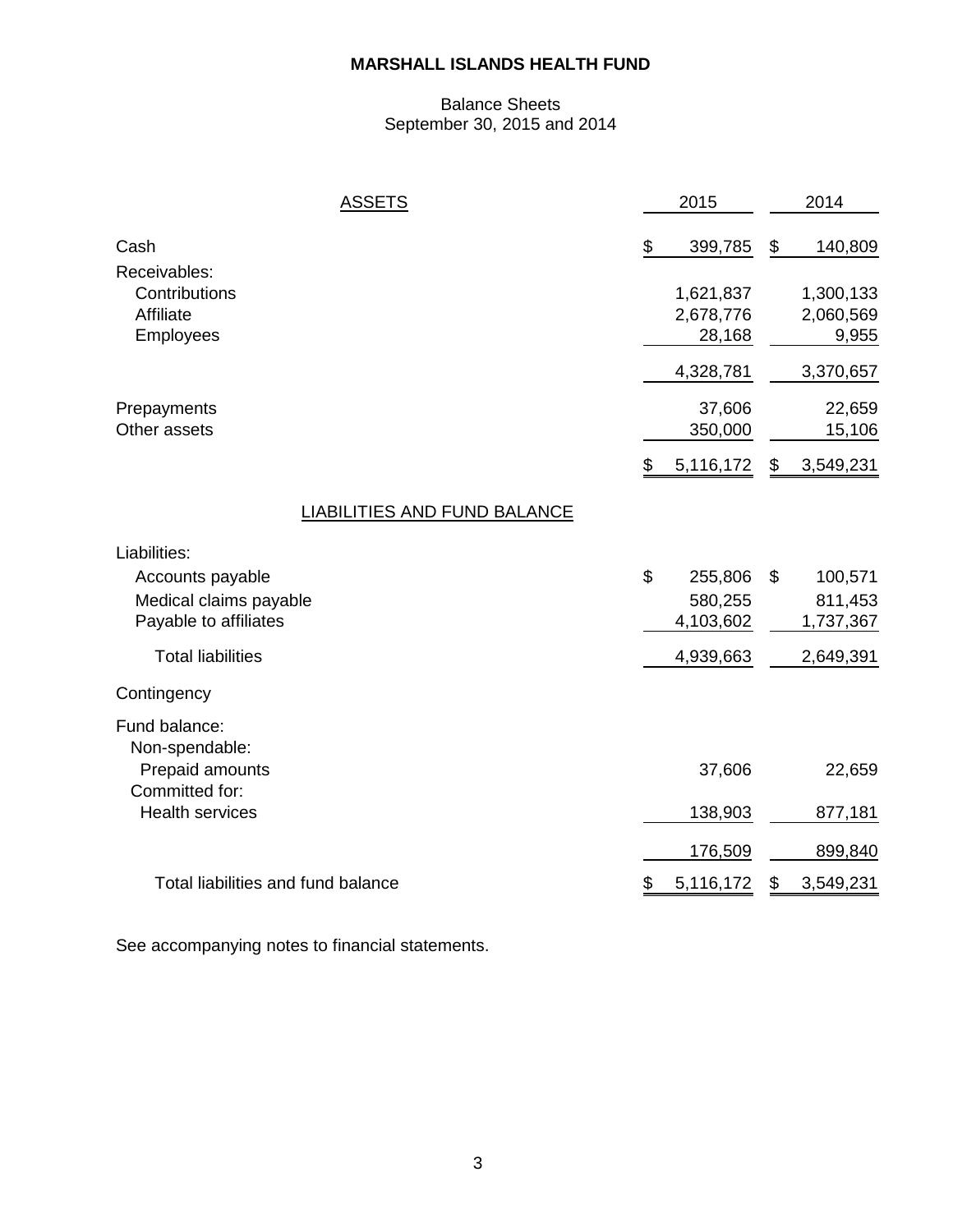# Statements of Revenues, Expenditures, and Changes in Fund Balance Years Ended September 30, 2015 and 2014

|                                                                                                                                                                                                                                                                                                                                                                                                                   | 2015                                                                                                                                                                          | 2014                                                                                                                                                                                    |
|-------------------------------------------------------------------------------------------------------------------------------------------------------------------------------------------------------------------------------------------------------------------------------------------------------------------------------------------------------------------------------------------------------------------|-------------------------------------------------------------------------------------------------------------------------------------------------------------------------------|-----------------------------------------------------------------------------------------------------------------------------------------------------------------------------------------|
| Revenues:<br><b>Basic Health Fund collections</b><br>Supplemental Health Fund collections<br>Other                                                                                                                                                                                                                                                                                                                | \$<br>7,387,415<br>634,914<br>16,902                                                                                                                                          | \$<br>6,709,069<br>636,231<br>3,305                                                                                                                                                     |
| <b>Total revenues</b>                                                                                                                                                                                                                                                                                                                                                                                             | 8,039,231                                                                                                                                                                     | 7,348,605                                                                                                                                                                               |
| Expenditures:<br>Off-island care<br>Off-island travel<br>Professional and consulting fees<br>Other medical charges<br>On-island care<br>Administrative:<br>Salaries and wages<br><b>Collection fees</b><br>Travel<br><b>Utilities</b><br><b>POL</b><br>Repairs and maintenance<br>Insurance<br>Supplies and materials<br>Communications<br>Capital outlays<br>Training<br>Rentals<br>Other administrative charges | 3,403,588<br>694,550<br>136,288<br>212,126<br>136,454<br>243,549<br>200,000<br>64,517<br>51,121<br>22,587<br>20,725<br>15,125<br>13,744<br>12,827<br>9,234<br>5,564<br>23,353 | 2,420,513<br>752,455<br>197,760<br>152,070<br>124,064<br>311,799<br>200,000<br>56,125<br>45,597<br>20,927<br>19,861<br>12,287<br>15,448<br>9,757<br>9,164<br>14,385<br>16,848<br>18,835 |
| <b>Total expenditures</b>                                                                                                                                                                                                                                                                                                                                                                                         | 5,265,352                                                                                                                                                                     | 4,397,895                                                                                                                                                                               |
| Excess of revenues over expenditures                                                                                                                                                                                                                                                                                                                                                                              | 2,773,879                                                                                                                                                                     | 2,950,710                                                                                                                                                                               |
| Other financing uses:<br>Contributions to RepMar's Health Care Revenue Fund<br><b>Contributions to RepMar's General Fund</b>                                                                                                                                                                                                                                                                                      | (3,497,210)                                                                                                                                                                   | (3,517,500)<br>(24, 426)                                                                                                                                                                |
|                                                                                                                                                                                                                                                                                                                                                                                                                   | (3, 497, 210)                                                                                                                                                                 | (3,541,926)                                                                                                                                                                             |
| Net change in fund balance                                                                                                                                                                                                                                                                                                                                                                                        | (723, 331)                                                                                                                                                                    | (591, 216)                                                                                                                                                                              |
| Fund balance at beginning of year                                                                                                                                                                                                                                                                                                                                                                                 | 899,840                                                                                                                                                                       | 1,491,056                                                                                                                                                                               |
| Fund balance at end of year                                                                                                                                                                                                                                                                                                                                                                                       | \$<br>176,509                                                                                                                                                                 | \$<br>899,840                                                                                                                                                                           |

See accompanying notes to financial statements.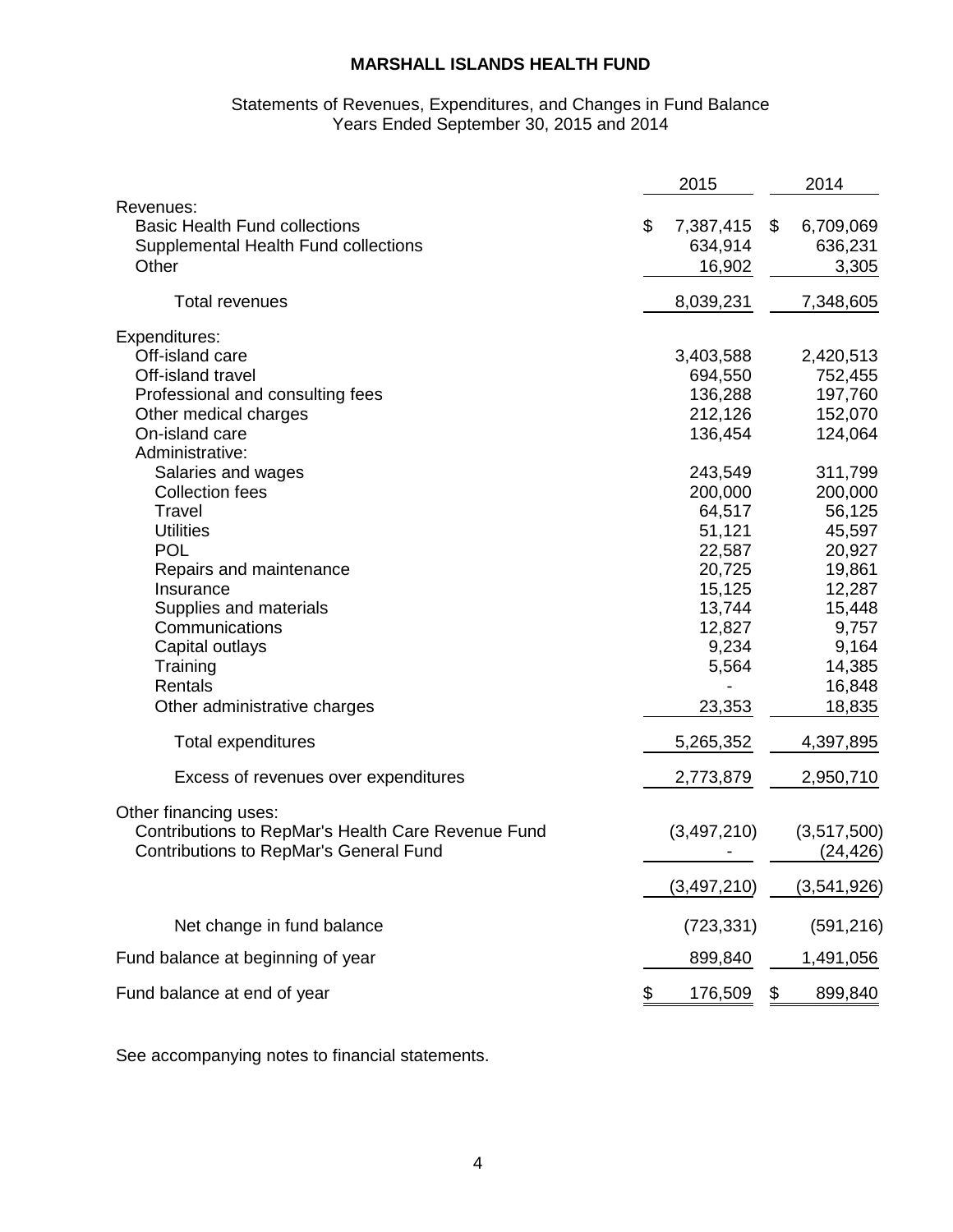Notes to Financial Statements September 30, 2015 and 2014

#### (1) Reporting Entity

The Marshall Islands Health Fund (the Fund), a governmental fund of the Republic of the Marshall Islands (RepMar), was established pursuant to the Marshall Islands Health Fund Act of 2002. The Fund was established to provide, pay, or reimburse all or a determined portion of the cost of basic health care obtained at a local health care facility, or as an approved off-island medical referral, or as emergency off-island medical care.

The accompanying financial statements relate solely to those accounting records maintained by the Fund, and do not incorporate any accounts related to RepMar's Ministry of Health or any other departments or agencies of RepMar that may be accounted for by RepMar's Treasury. The Fund is considered to be a blended component unit (governmental fund type - special revenue fund) of RepMar and is governed by a seven-member Board.

#### (2) Summary of Significant Accounting Policies

The accompanying financial statements have been prepared in accordance with accounting principles generally accepted in the United States of America (GAAP) as applied to governmental units. The Governmental Accounting Standards Board (GASB) is the recognized standardsetting body for establishing governmental accounting and financial reporting principles. The more significant of the Fund's accounting policies are described below.

#### Measurement Focus and Basis of Accounting

The Fund reports its financial position and the results of operations in one governmental fund. A fund is a separate accounting entity with a self-balancing set of accounts. They are concerned only with the measurement of financial position and are not involved with measurement of results of operations. Fund accounting is designed to demonstrate legal compliance and to aid financial management by segregating transactions related to certain government functions or activities. Governmental funds are used to account for all or most of a government's general activities, including the collection and disbursement of earmarked monies (special revenue funds).

#### Basis of Presentation

The accounting and financial reporting treatment applied to a fund is determined by its measurement focus. All governmental funds are accounted for using a current financial resources measurement focus. With this measurement focus, only current assets and current liabilities generally are included on the balance sheet. Operating statements of these funds present increases (i.e., revenues and other financing sources) and decreases (i.e., expenditures and other financing uses) in fund balance.

The modified accrual basis of accounting is used by all governmental fund types. Under the modified accrual basis of accounting, revenues are recognized when susceptible to accrual (i.e. when they become both measurable and available). "Measurable" means the amount of the transaction can be determined and "available" means collectible within the current period or soon enough thereafter to be used to pay liabilities of the current period. For this purpose, the Fund considers revenues to be available if they are collected within 90 days of the end of the current fiscal period. Expenditures are recorded when the related fund liability is incurred. Significant revenues susceptible to accrual include quarterly contributions from employers and employees as well as premiums for health benefit plans collected by the Ministry of Health.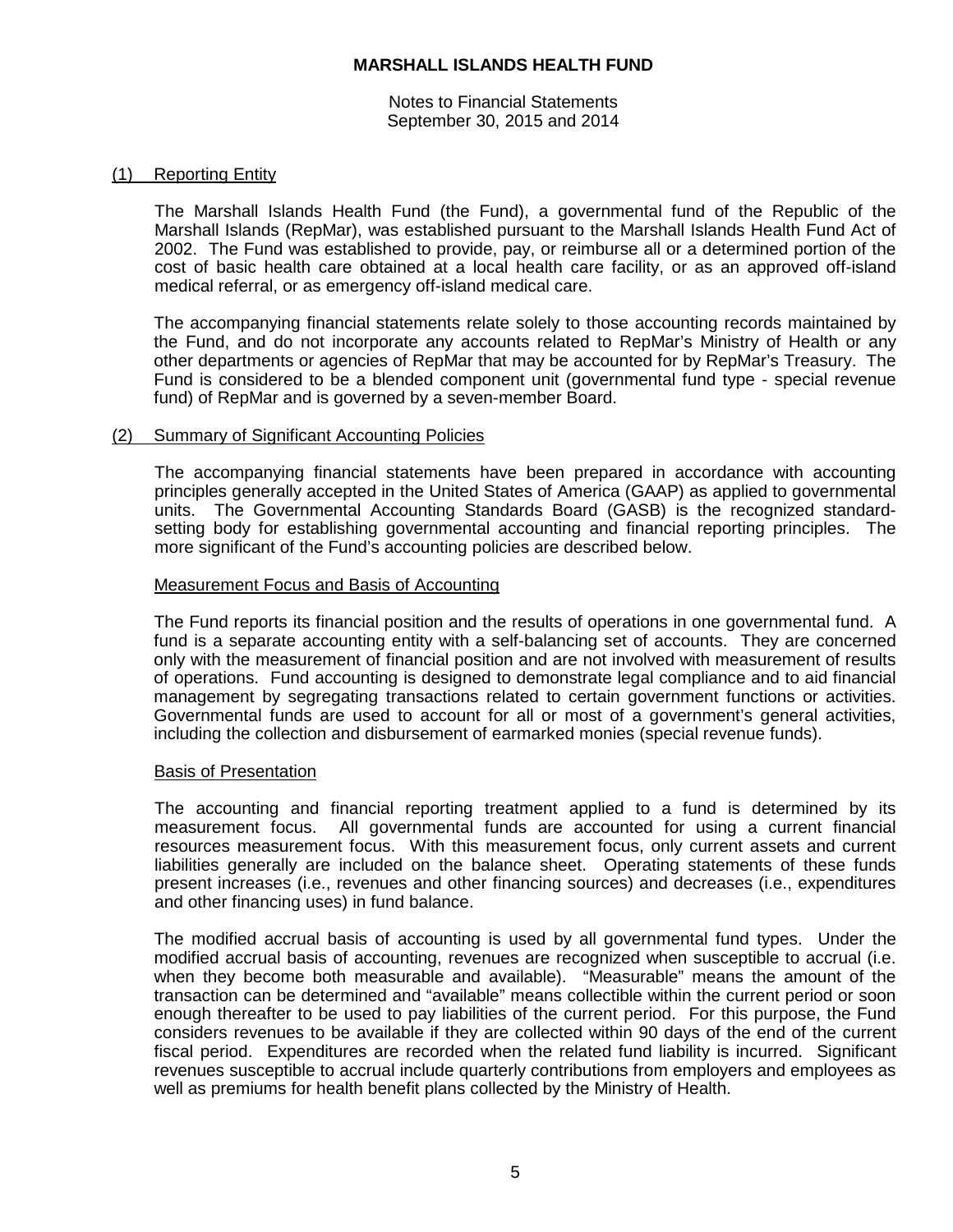Notes to Financial Statements September 30, 2015 and 2014

# (2) Summary of Significant Accounting Policies, Continued

# Budget

An annual appropriated budget has not been formally adopted on a legal basis or a basis consistent with GAAP. Accordingly, a budget to actual presentation is not required or presented.

# Cash

The deposit and investment policies of the Fund are governed by 3 MIRC 7, *Investments of Public Funds*, and 11 MIRC 1, *Financial Management*. Custodial credit risk is the risk that in the event of a bank failure, the Fund's deposits may not be returned to it. Such deposits are not covered by depository insurance and are either uncollateralized or collateralized with securities held by the pledging financial institution or held by the pledging financial institution but not in the depositor-government's name. The Fund does not have a deposit policy for custodial credit risk.

For the purposes of the balance sheets, cash is defined as cash in checking and savings accounts. As of September 30, 2015 and 2014, the carrying amounts of the Fund's total cash were \$399,785 and \$140,809, respectively, and the corresponding bank balances were \$847,014 and \$201,151, respectively. Of the bank balances, \$486,231 and \$128,483, respectively, are maintained in a financial institution subject to Federal Deposit Insurance Corporation (FDIC) insurance. As of September 30, 2015 and 2014, bank deposits in the amount of \$250,000 and \$12,668, in \$12,668, \$128,483, respectively, were FDIC insured. respectively, are maintained in financial institutions not subject to depository insurance. The Fund does not require collateralization of its cash deposits; therefore, deposit levels in excess of FDIC insurance coverage are uncollateralized. Accordingly, these deposits are exposed to custodial credit risk.

# Receivables

Contributions receivable are due from the Marshall Islands Social Security Administration (MISSA), which collects contributions from employers located within the Republic of the Marshall Islands for the benefit of the Fund for a fixed fee of \$200,000 per year effective from October 1, 2009. The Fund has not recorded an allowance for doubtful accounts and has not recorded bad debt expense.

# **Prepayment**

Certain payments to vendors or persons for good and services reflect costs applicable to future accounting period and are rewarded as prepaid items in the financial statements.

# Compensated Absences

The Fund recognizes expenditures for annual leave and sick leave when leave is actually taken. Accordingly, unused annual leave and sick leave are not included as an obligation within the balance sheet unless such leave is expected to be liquidated with expendable available financial resources, at which time expenditures and related fund liabilities would be recognized.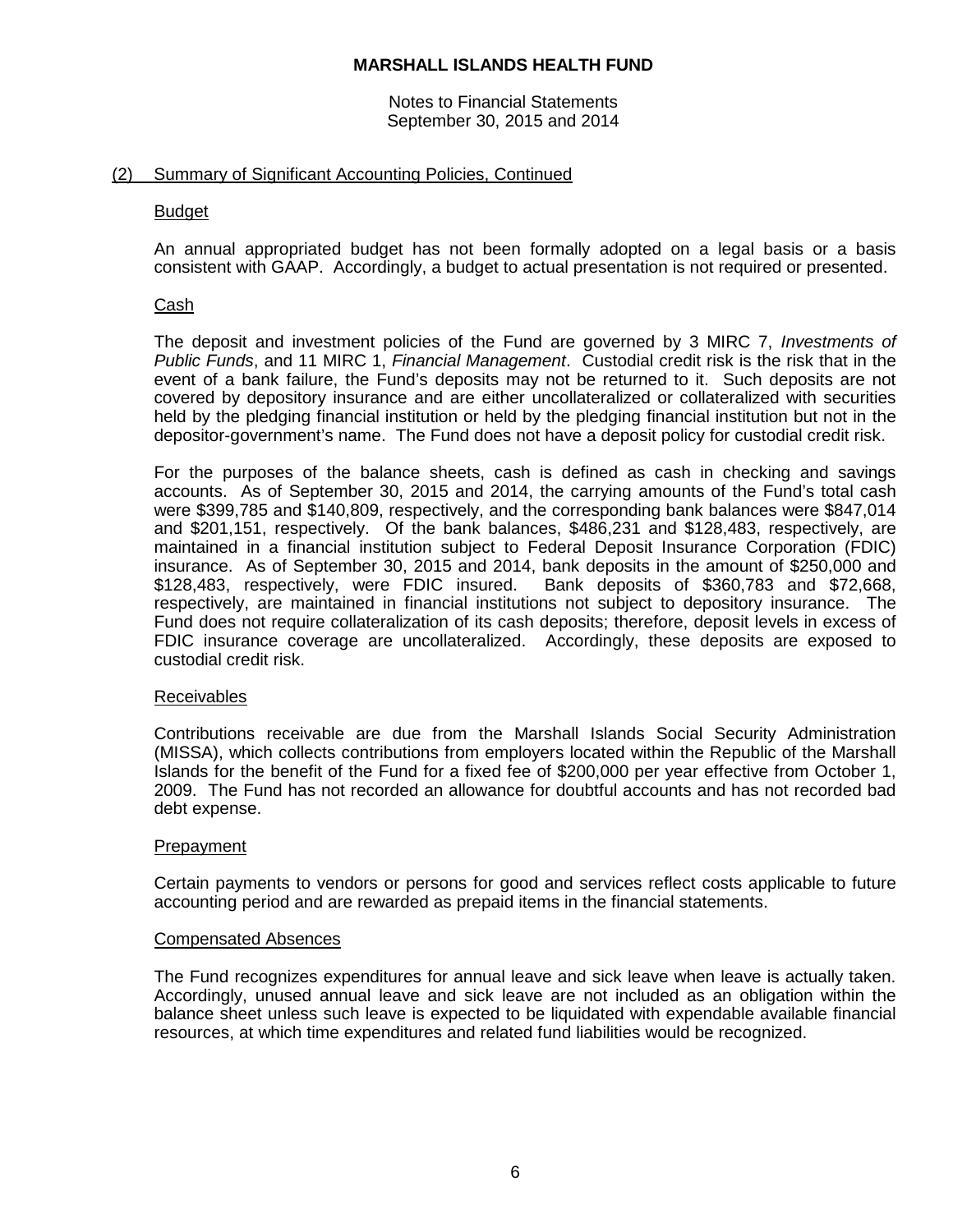Notes to Financial Statements September 30, 2015 and 2014

#### (2) Summary of Significant Accounting Policies, Continued

#### Fund Balance

Fund balance classifications are based on the extent to which the Fund is bound to honor constraints on the specific purposes for which amounts in those funds can be spent and are reported under the following fund balance classifications:

- Non-spendable includes fund balance amounts that cannot be spent either because it is not in spendable form or because of legal or contractual constraints.
- Restricted includes fund balance amounts that are constrained for specific purposes which are externally imposed by providers, such as creditors or amounts constrained due to constitutional provisions or enabling legislation.
- Committed includes fund balance amounts that are constrained for specific purposes that are internally imposed by the government through formal action of the highest level of decision making authority and does not lapse at year-end.
- Assigned includes fund balance amounts that are intended to be used for specific purposes that are neither considered restricted or committed.
- Unassigned includes negative fund balances in other governmental funds.

Restricted/committed amounts are spent first when both restricted and unrestricted fund balance is available unless there are legal documents/contracts that prohibit doing this. In addition, committed, then assigned, and lastly unassigned amounts of unrestricted fund balance are expended in that order.

A formal minimum fund balance policy has not been adopted.

# **Taxes**

The Government of RepMar imposes gross receipts tax of 3% on revenues. The Fund is specifically exempt from this tax.

# **Estimates**

The preparation of financial statements in conformity with GAAP requires management to make estimates and assumptions that affect the reported amounts of assets and liabilities and disclosure of contingent assets and liabilities at the date of the financial statements and the reported amounts of revenues and expenditures during the reporting period. Actual results could differ from those estimates.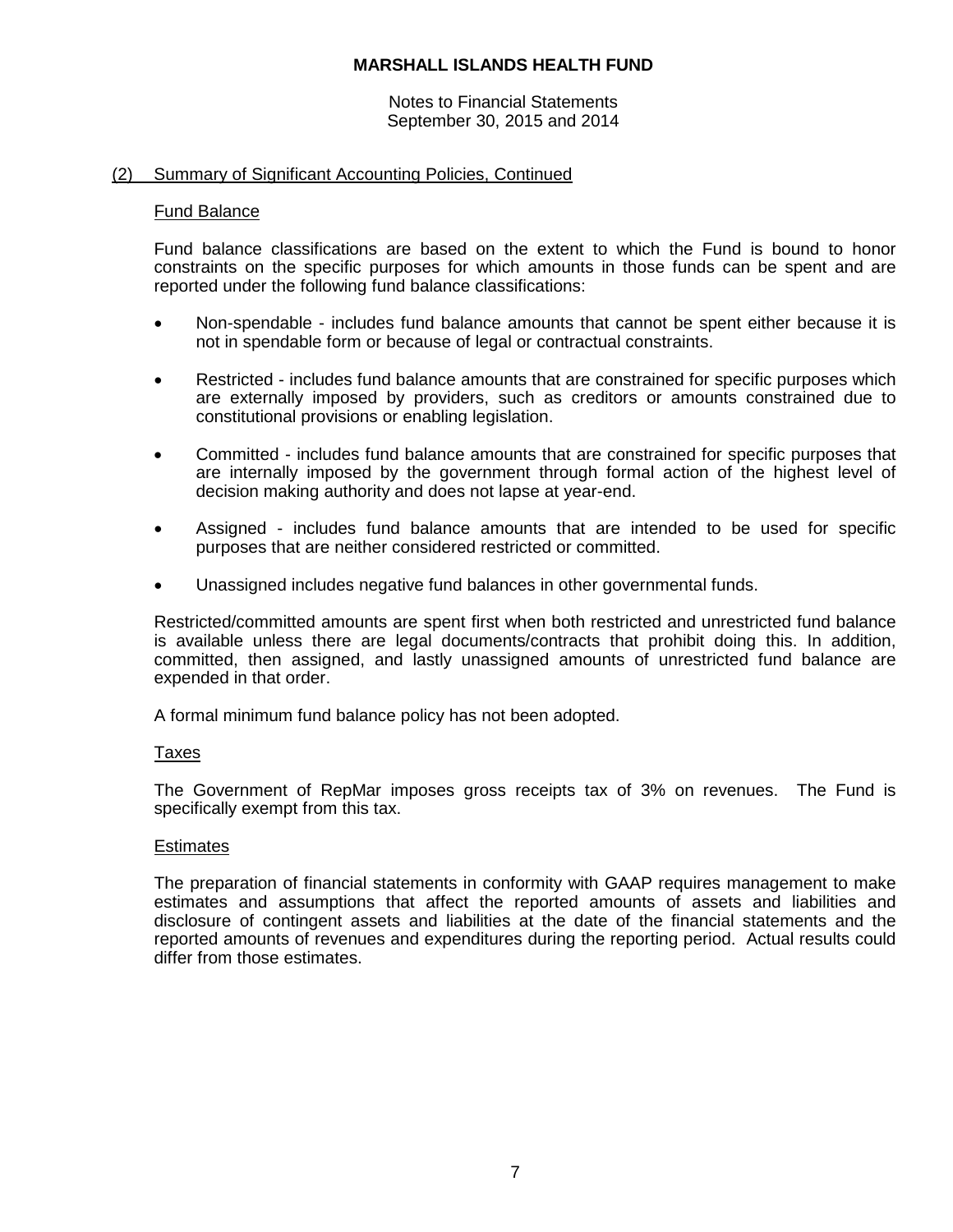Notes to Financial Statements September 30, 2015 and 2014

#### (2) Summary of Significant Accounting Policies, Continued

#### New Accounting Standards

During the year ended September 30, 2015, the Fund implemented the following pronouncements:

- GASB S*tatement* No. 68, *Accounting and Financial Reporting for Pensions,* and GASB Statement No. 71, *Pension Transition for Contributions Made Subsequent to the Measurement Date - an amendment of GASB Statement No. 68,* which revise and establish new financial reporting requirements for most governments that provide their employees with pension benefits. The implementation of these statements did not have a material effect on the accompanying financial statements.
- GASB Statement No. 69, *Government Combinations and Disposals of Government Operations,* which improves accounting and financial reporting for state and local governments' combinations and disposals of government operations. Government combinations include mergers, acquisitions, and transfers of operations. A disposal of government operations can occur through a transfer to another government or a sale. The implementation of this statement did not have a material effect on the accompanying financial statements.

In February 2015, GASB issued Statement No. 72, *Fair Value Measurement and Application,*  which addresses accounting and financial reporting issues related to fair value measurements and requires entities to expand their fair value disclosures by determining major categories of debt and equity securities within the fair value hierarchy on the basis of the nature and risk of the investment. The provisions in Statement 72 are effective for fiscal years beginning after June 15, 2015. Management believes that the implementation of this statement only requires additional disclosures to be made about fair value measurements, the level of fair value hierarchy, and valuation techniques and will not have a material effect on the financial statements.

In June 2015, GASB issued Statement No. 73, *Accounting and Financial Reporting for Pensions and Related Assets That Are Not Within the Scope of GASB Statement 68, and Amendments to Certain Provisions of GASB Statements 67 and 68*, which aligns the reporting requirements for pensions and pension plans not covered in GASB Statements 67 and 68 with the reporting requirements in Statement 68. The provisions in Statement No. 73 are effective for fiscal years beginning after June 15, 2015, with the exception of the provisions that address employers and governmental nonemployer contributing entities for pensions that are not within the scope of Statement 68, which are effective for fiscal years beginning after June 15, 2016. Management does not believe that the implementation of this statement will have a material effect on the financial statements.

In June 2015, GASB issued Statement No. 74, *Financial Reporting for Postemployment Benefit Plans Other Than Pension Plans*, which replaces Statements No. 43, *Financial Reporting for Postemployment Benefit Plans Other Than Pension Plans*, as amended, and No. 57, *OPEB Measurements by Agent Employers and Agent Multiple-Employer Plans*, and addresses financial reporting requirements for governments whose employees are provided with postemployment benefits other than pensions (other postemployment benefits or OPEB). The provisions in Statement No. 74 are effective for fiscal years beginning after June 15, 2016. Management does not believe that the implementation of this statement will have a material effect on the financial statements.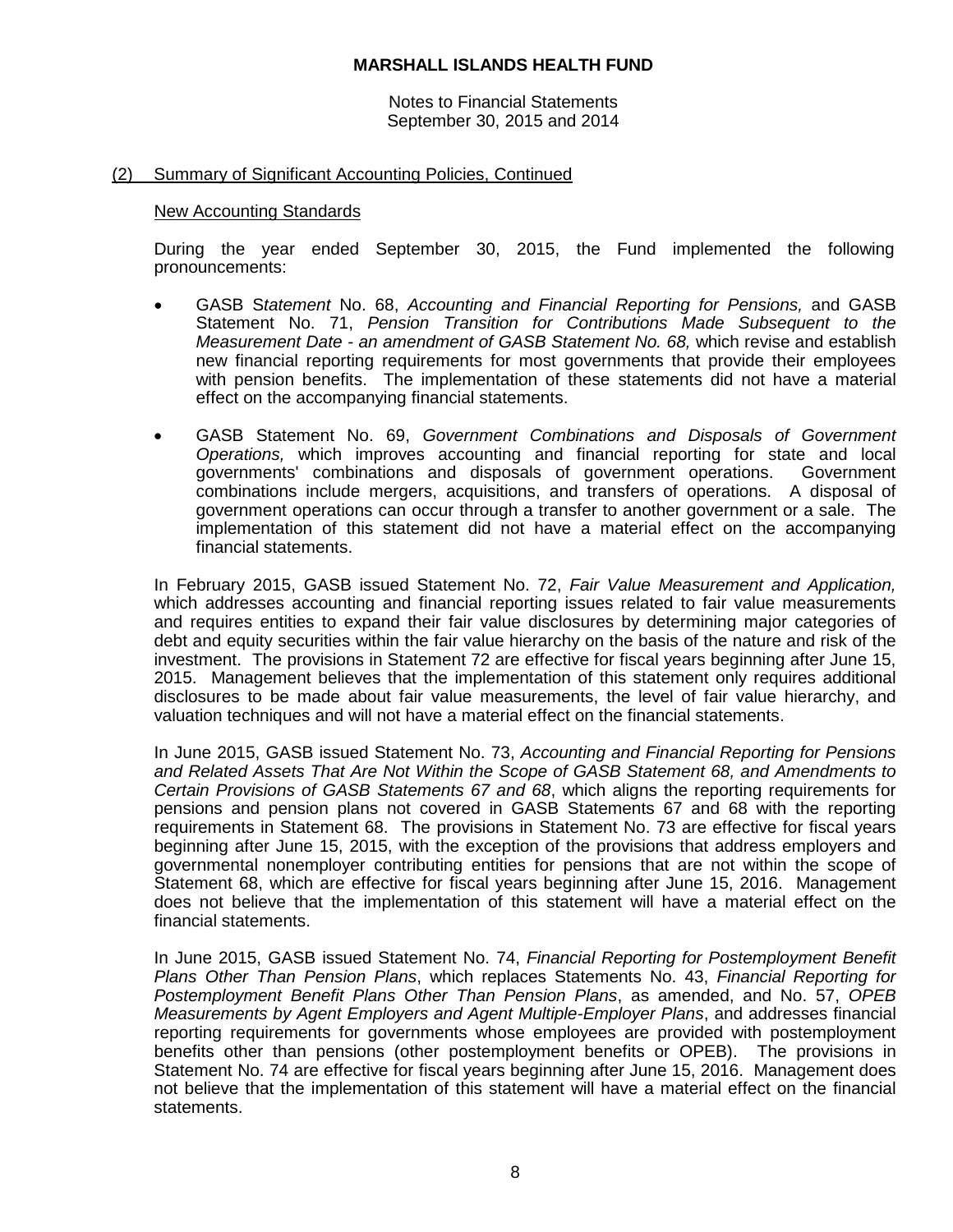Notes to Financial Statements September 30, 2015 and 2014

#### (2) Summary of Significant Accounting Policies, Continued

#### New Accounting Standards, Continued

In June 2015, GASB issued Statement No. 75, *Accounting and Financial Reporting for Postemployment Benefits Other Than Pensions*, which replaces the requirements of Statements No. 45, *Accounting and Financial Reporting by Employers for Postemployment Benefits Other Than Pensions*, as amended, and No. 57, *OPEB Measurements by Agent Employers and Agent Multiple-Employer Plans*, and provides guidance on reporting by governments that provide OPEB to their employees and for governments that finance OPEB for employees of other governments. The provisions in Statement No. 75 are effective for fiscal years beginning after June 15, 2017. Management does not believe that the implementation of this statement will have a material effect on the financial statements.

In June 2015, GASB issued Statement No. 76, *The Hierarchy of Generally Accepted Accounting Principles for State and Local Governments*, which eliminates two of the four categories of authoritative GAAP that exist under the existing hierarchy prescribed by Statement 55. The two categories that will remain under the new standard are (1) GASB Statements and (2) GASB technical bulletins and implementation guides in addition to AICPA guidance that the GASB clears. The provisions in Statement No. 76 are effective for fiscal years beginning after June 15, 2015. Management does not believe that the implementation of this statement will have a material effect on the financial statements.

In August 2015, GASB issued Statement No. 77, *Tax Abatement Disclosures*, which requires governments that enter into tax abatement agreements to disclose certain information about the agreements. The provisions in Statement No. 77 are effective for fiscal years beginning after December 15, 2015. Management does not believe that the implementation of this statement will have a material effect on the financial statements.

#### (3) Risk Management

The Fund is exposed to various risks of loss related to torts; theft of, damage to, and destruction of assets; errors and omissions; injuries to employees; and natural disasters. The Fund has elected to purchase commercial insurance from independent third parties for the risks of loss to which it is exposed. Settled claims resulting from these risks have not exceeded commercial insurance coverage in any of the past three fiscal years.

#### (4) Other Assets

A summary of other assets as of September 30, 2015 and 2014, follows:

|                                                 | 2015           | 2014     |
|-------------------------------------------------|----------------|----------|
| Deposit for TPA services<br>Refundable deposits | \$350,000<br>- | 15,106   |
|                                                 | \$350,000      | \$15,106 |

During the year ended September 30, 2015, the Fund made a deposit of \$350,000 with Medpham Philippines as a third party administrator (TPA) to provide administrative and logistical services for the Ministry of Health medical referral program.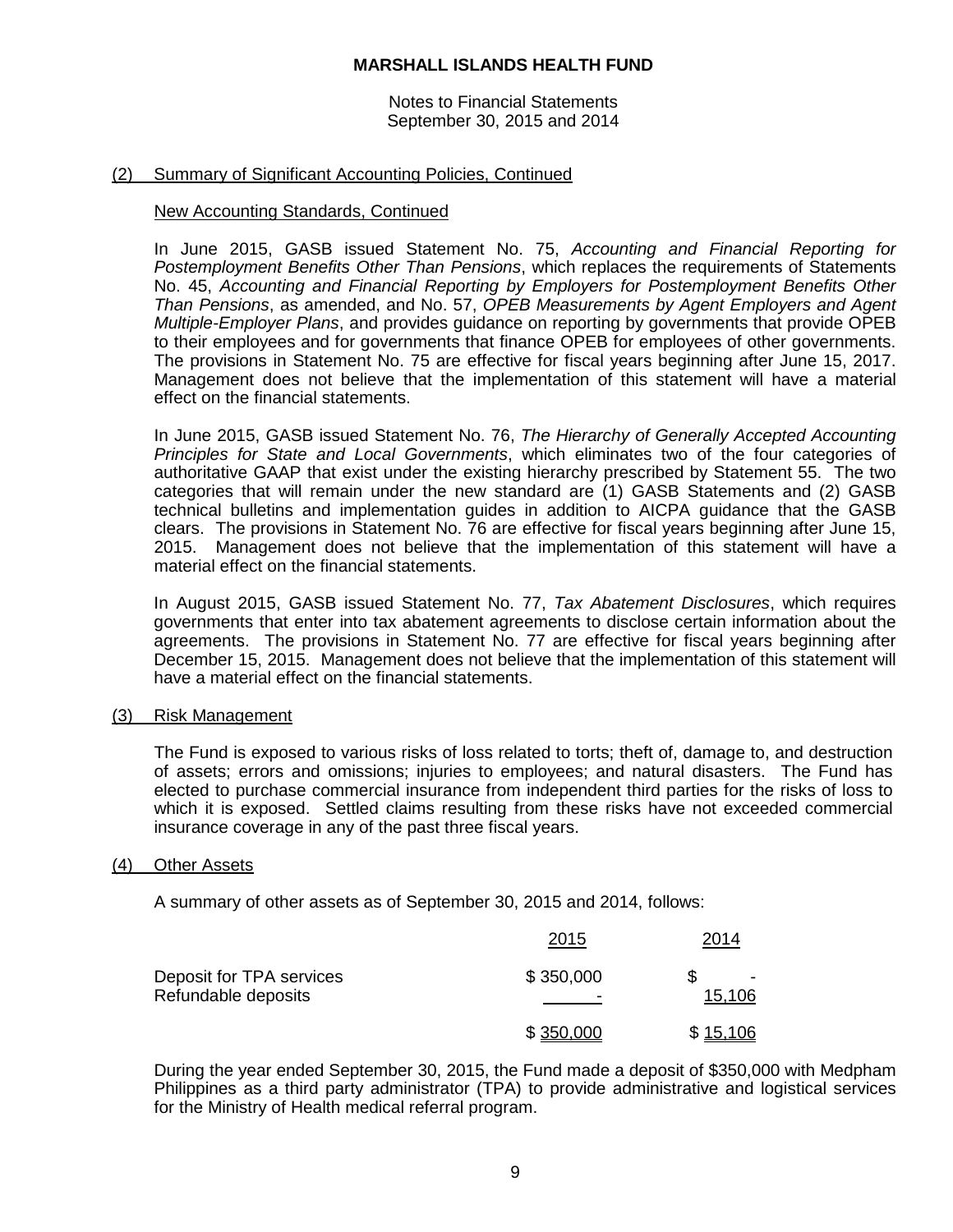Notes to Financial Statements September 30, 2015 and 2014

# (5) Related Party Transactions

The Fund is a governmental fund of RepMar and is therefore affiliated with all RepMar-owned and affiliated entities. The Health Care Revenue Fund is a governmental fund of RepMar established by the Nitijela for the purchase of drugs, medical supplies and equipment and the provision and administration of other health services. Receivables from and payables to affiliates as of September 30, 2015 and 2014, are as follows:

|                                                                 | 2015                                                        | 2014                                                                           |  |
|-----------------------------------------------------------------|-------------------------------------------------------------|--------------------------------------------------------------------------------|--|
| RepMar:                                                         | Receivables<br>Payables                                     | Receivables<br>Payables                                                        |  |
| Health Care Revenue Fund<br><b>General Fund</b><br><b>MISSA</b> | 6,560 \$4,097,440<br>S<br>25,606<br>-<br>2,646,610<br>6,162 | \$<br>\$1,695,931<br>$\blacksquare$<br>28,087<br>28,556<br>2,032,482<br>12,880 |  |
|                                                                 | \$2,678,776 \$4,103,602                                     | \$1,737,367<br>\$2,060,569                                                     |  |

Receivable from MISSA represents contributions collected by MISSA unremitted to the Fund at September 30, 2015 and 2014.

Contributions to RepMar's Health Care Revenue Fund during the years ended September 30, 2015 and 2014 were \$3,497,210 and \$3,517,500, respectively, representing 55% of collections of the Basic Health Benefits Plan. Payables to RepMar's Health Care Revenue Fund represents unremitted contributions at September 30, 2015 and 2014, respectively.

During the year ended September 30, 2014, the Fund transferred \$24,426 to the General Fund in accordance with Public Law 2013-20 for the purpose of funding the operations of the Office of the Auditor General.

# (6) Contingency

The Fund receives substantially all of its funding from MISSA through collections of the Fund's Basic Health Benefits Plan. A significant reduction in the level of this funding, if this were to occur, may have an effect on the Fund's programs and activities.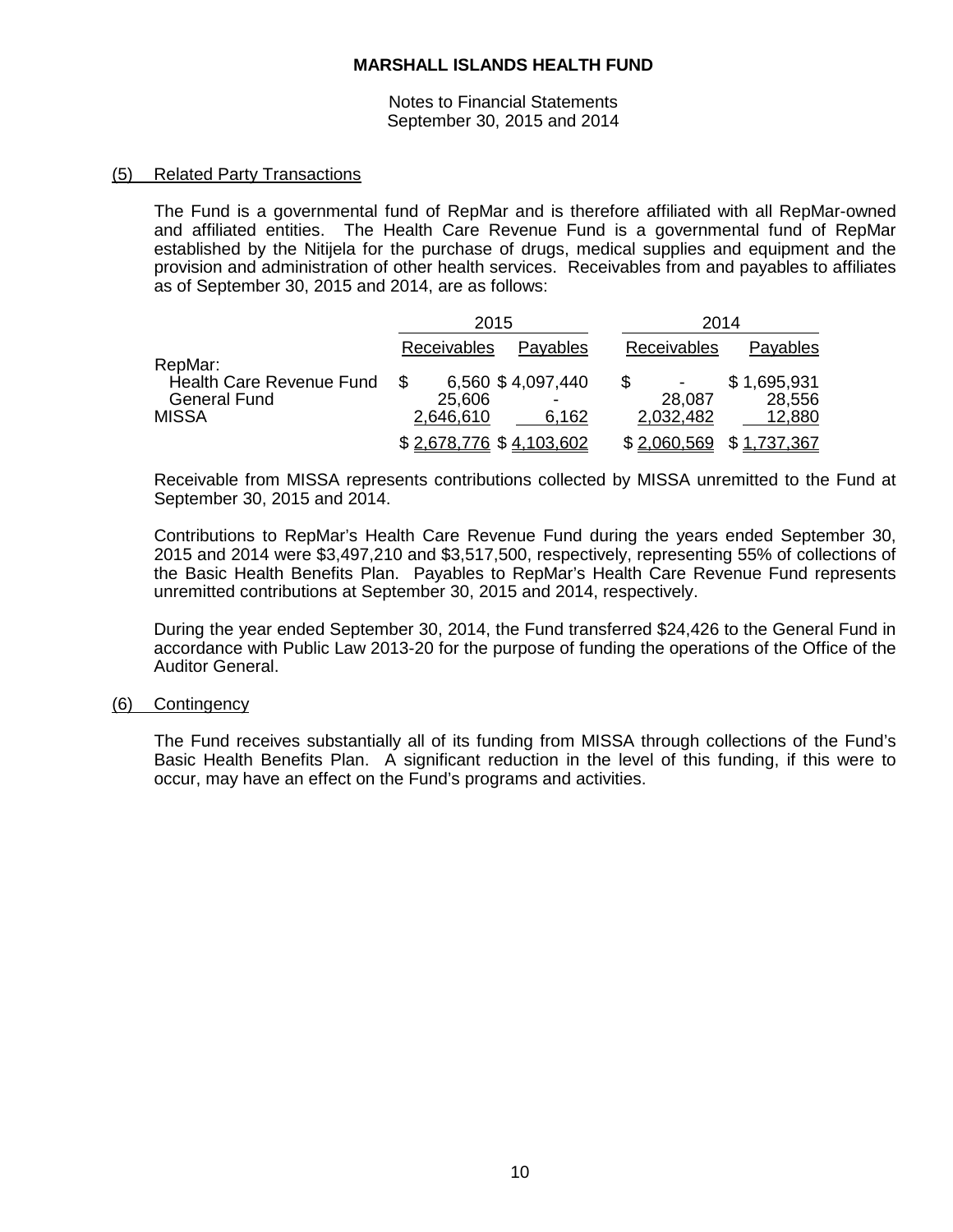

Deloitte & Touche LLP 361 South Marine Corps Drive Tamuning, GU 96913-3973 USA

Tel: (671)646-3884 Fax: (671)649-4932 www.deloitte.com

#### **INDEPENDENT AUDITORS' REPORT ON INTERNAL CONTROL OVER FINANCIAL REPORTING AND ON COMPLIANCE AND OTHER MATTERS BASED ON AN AUDIT OF FINANCIAL STATEMENTS PERFORMED IN ACCORDANCE WITH** *GOVERNMENT AUDITING STANDARDS*

Honorable Kalani Kaneko Minister of Health Republic of the Marshall Islands:

We have audited, in accordance with the auditing standards generally accepted in the United States of America and the standards applicable to financial audits contained in *Government Auditing Standards* issued by the Comptroller General of the United States, the financial statements of the Marshall Islands Health Fund, which comprise the balance sheet as of September 30, 2015, and the related statement of revenues, expenditures and changes in fund balance for the year then ended, and the related notes to the financial statements, and have issued our report thereon dated July 18, 2016.

# **Internal Control Over Financial Reporting**

In planning and performing our audit of the financial statements, we considered the Marshall Islands Health Fund's internal control over financial reporting (internal control) to determine the audit procedures that are appropriate in the circumstances for the purpose of expressing our opinion on the financial statements, but not for the purpose of expressing an opinion on the effectiveness of the Marshall Islands Health Fund's internal control. Accordingly, we do not express an opinion on the effectiveness of the Marshall Islands Health Fund's internal control.

A *deficiency in internal control* exists when the design or operation of a control does not allow management or employees, in the normal course of performing their assigned functions, to prevent, or detect and correct, misstatements on a timely basis. A *material weakness* is a deficiency, or a combination of deficiencies, in internal control such that there is a reasonable possibility that a material misstatement of the entity's financial statements will not be prevented, or detected and corrected on a timely basis. A *significant deficiency* is a deficiency, or a combination of deficiencies, in internal control that is less severe than a material weakness, yet important enough to merit attention by those charged with governance.

Our consideration of internal control was for the limited purpose described in the first paragraph of this section and was not designed to identify all deficiencies in internal control that might be material weaknesses or significant deficiencies and therefore, material weaknesses or significant deficiencies may exist that were not identified. Given these limitations, during our audit we did not identify any deficiencies in internal control that we consider to be material weaknesses. We did identify certain deficiencies in internal control, described in the accompanying Schedule of Findings and Responses as item 2015-001 that we consider to be significant deficiencies.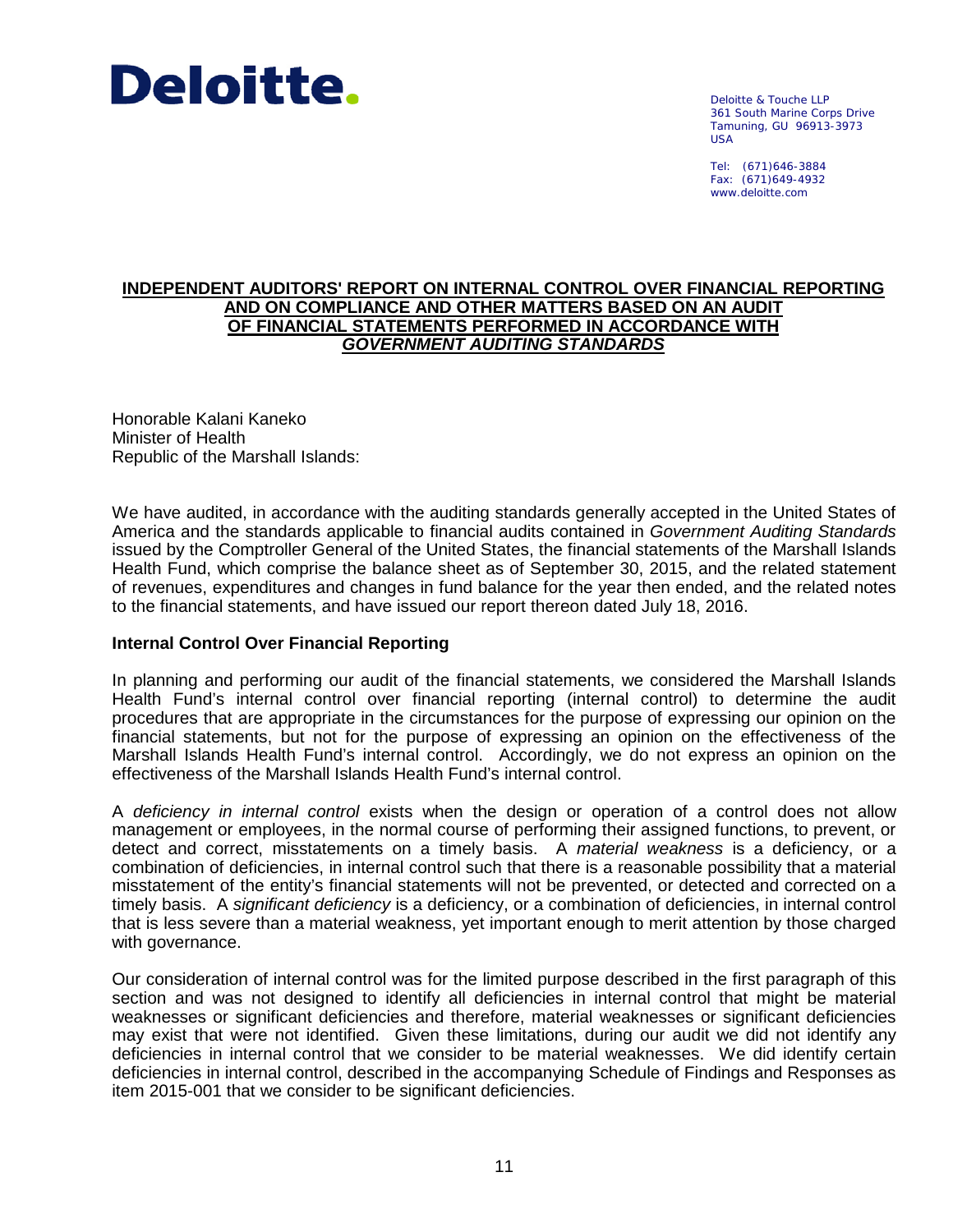# **Compliance and Other Matters**

As part of obtaining reasonable assurance about whether the Marshall Islands Health Fund's financial statements are free from material misstatement, we performed tests of its compliance with certain provisions of laws, regulations, contracts, and grant agreements, noncompliance with which could have a direct and material effect on the determination of financial statement amounts. However, providing an opinion on compliance with those provisions was not an objective of our audit, and accordingly, we do not express such an opinion. The results of our tests disclosed instances of noncompliance or other matters that are required to be reported under *Government Auditing Standards* and which are described in the accompanying Schedule of Findings and Responses as item 2015-002.

# **Purpose of this Report**

The purpose of this report is solely to describe the scope of our testing of internal control and compliance and the results of that testing, and not to provide an opinion on the effectiveness of the entity's internal control or on compliance. This report is an integral part of an audit performed in accordance with *Government Auditing Standards* in considering the entity's internal control and compliance. Accordingly, this communication is not suitable for any other purpose.

eloitte Nachell

July 18, 2016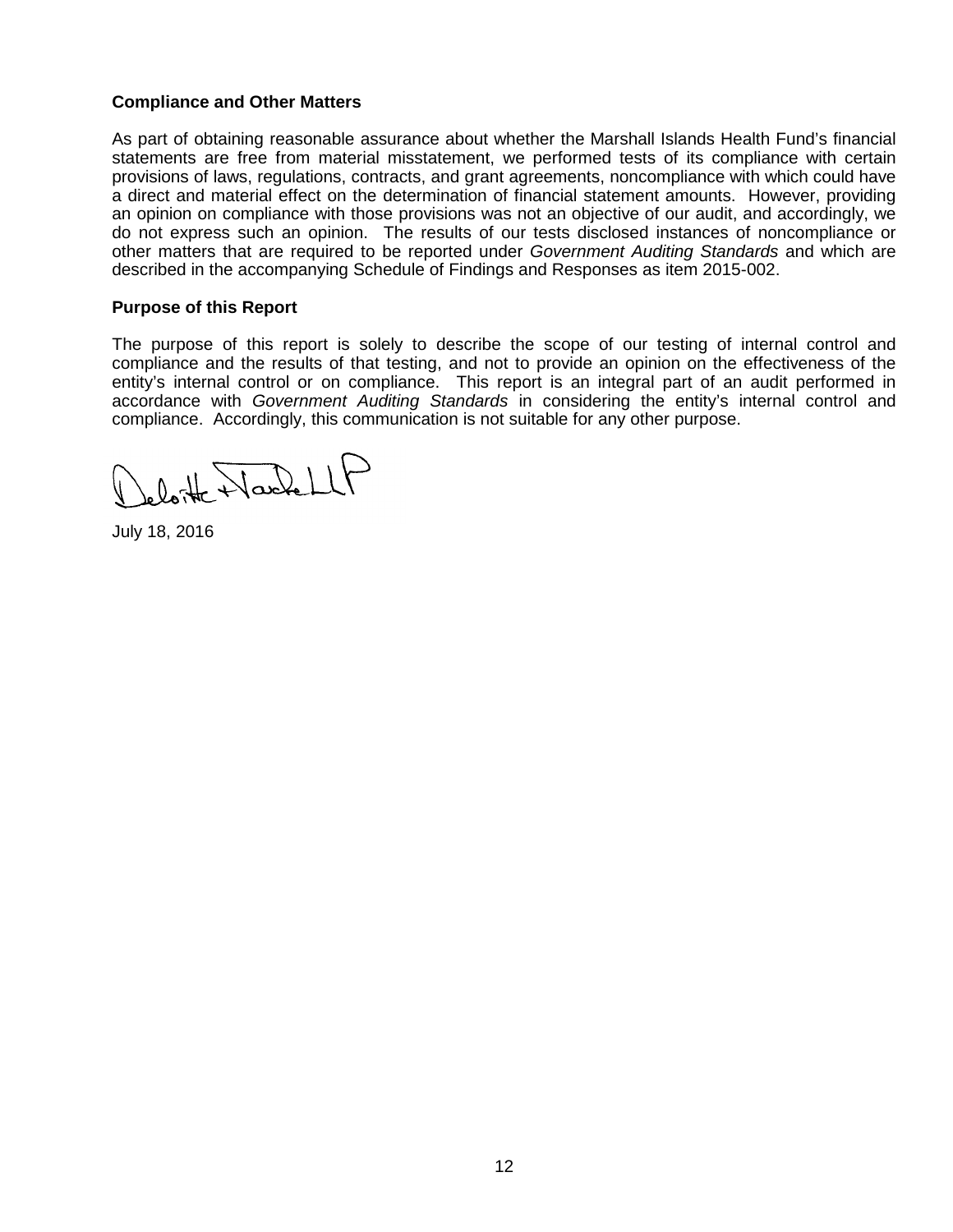Schedule of Findings and Responses Year Ended September 30, 2015

# Finding No. 2015-001

#### Revolving Fund Bank Reconciliation

Criteria: The Ministry of Health (MOH) is responsible for adequate internal controls over the reconciliation of revolving funds established for off-island referrals.

Condition: MOH maintained a revolving fund (GL 1020) that was closed during the year ended September 30, 2015; however, the general ledger balance was not adjusted for the entire year. As of September 30, 2015, the general ledger balance was \$35,851 while the bank balance was zero indicating that available cash was withdrawn and the account closed. No bank reconciliation was prepared for the unreconciled balance. An adjustment was provided to record cash received and unreconciled medical expenditures when the matter arose during the audit process.

Cause: The cause of the above condition appears to be due to delayed submission by the former Third Party Administrator of off-island referral expenditures resulting in medical expenditures not being recorded in the correct accounting period.

Effect: The effect of the above condition is a potential misstatement of cash and medical expenditures.

Recommendation: We recommend management implement adequate internal controls over cash collections and disbursements for the revolving fund and perform timely reconciliations to address resolution of reconciling items.

Auditee Response and Corrective Action Plan: The Ministry agrees with the finding. The Chief and Deputy Accountants will provide monthly TPA revolving fund reconciliation documents to the Finance Director and Assistant Secretary for AP&F upon completion of such task.

In addition, monthly reconciliation will be performed on other general ledger accounts as well as revenue and expenditure accounts.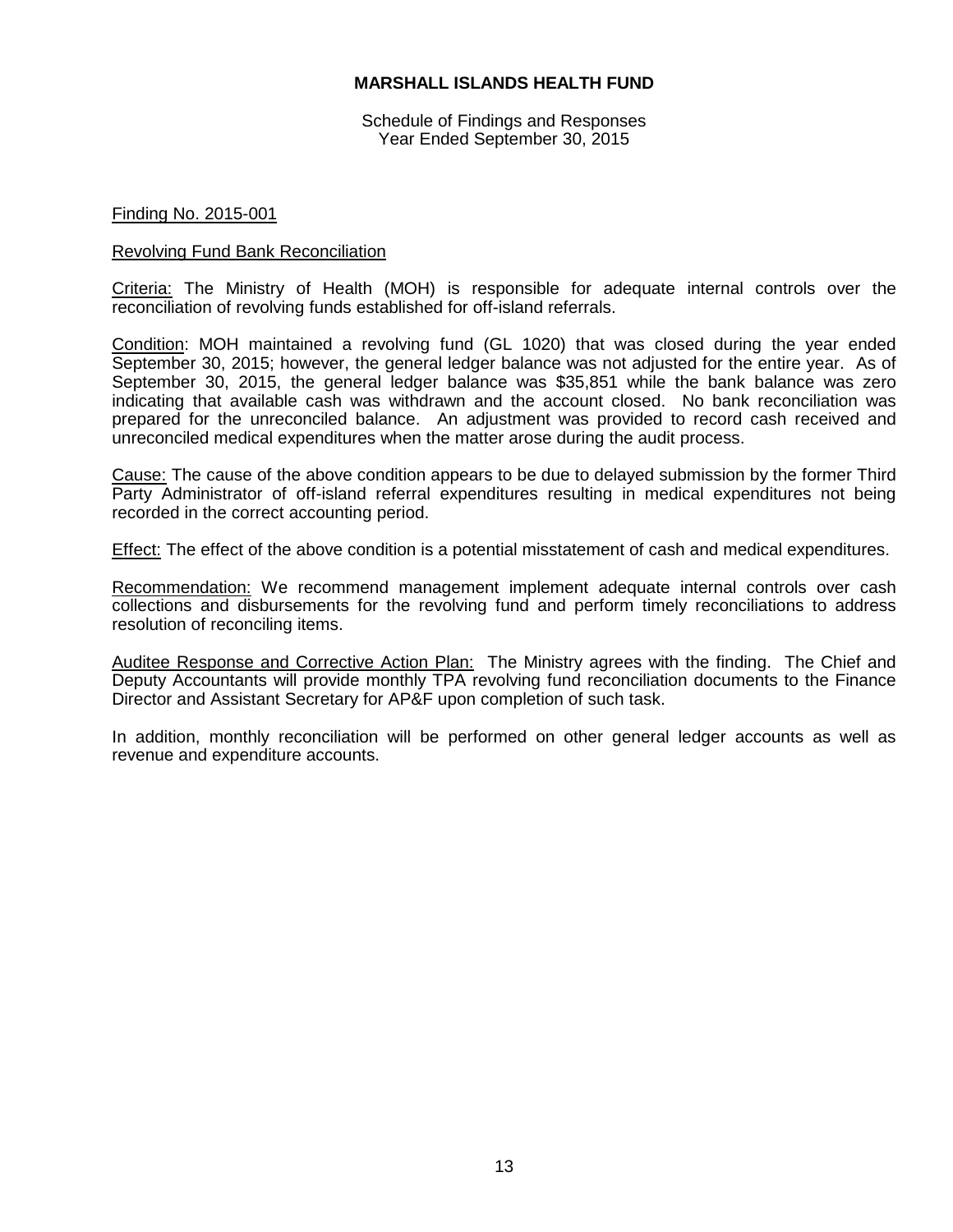#### Schedule of Findings and Responses, Continued Year Ended September 30, 2015

#### Finding No. 2015-002

#### Due to Health Care Revenue Fund

Criteria: Section 211 of the Marshall Islands Health Fund Act of 2002 states that the Health Fund shall transfer to the Health Care Revenue Fund, on a quarterly basis, a sum equal to 55% of the total quarterly contributions collected by the Health Fund.

Condition: During the year ended September 30, 2015, the Health Fund made the following payments to the Health Care Revenue Fund:

| Quarter<br>Ended | Date     | Check # | Amount      |
|------------------|----------|---------|-------------|
| 09/30/14         | 10/28/14 | 14757   | 10,457      |
| 09/30/14         | 10/29/14 | 14749   | 1,030,829   |
| 12/31/14         | 08/17/15 | 700535  | 643,565     |
|                  |          |         | \$1,684,851 |

These payments do not appear to comply with Section 211 of the Marshall Islands Health Fund Act. At September 30, 2015, the Health Fund recorded a payable to the Health Care Revenue Fund in the amount of \$4,097,440 representing unremitted collections for quarters ended 12/31/14, 03/31/15 and 06/30/15.

Cause: The cause of the above condition is the lack of adequate internal control policies and procedures requiring compliance with Marshall Islands Health Fund Act.

Effect: The effect of the above condition is potential noncompliance with Marshall Islands Health Fund Act.

Recommendation: We recommend management establish adequate internal control policies and procedures requiring compliance with the Marshall Islands Health Fund Act.

Auditee Response and Corrective Action Plan: The Ministry agrees with the finding. The Finance Department of the Ministry will now be responsible for initiating the retrieval of funds from MISSA and quarterly transfer of funds to the Health Care Revenue Fund.